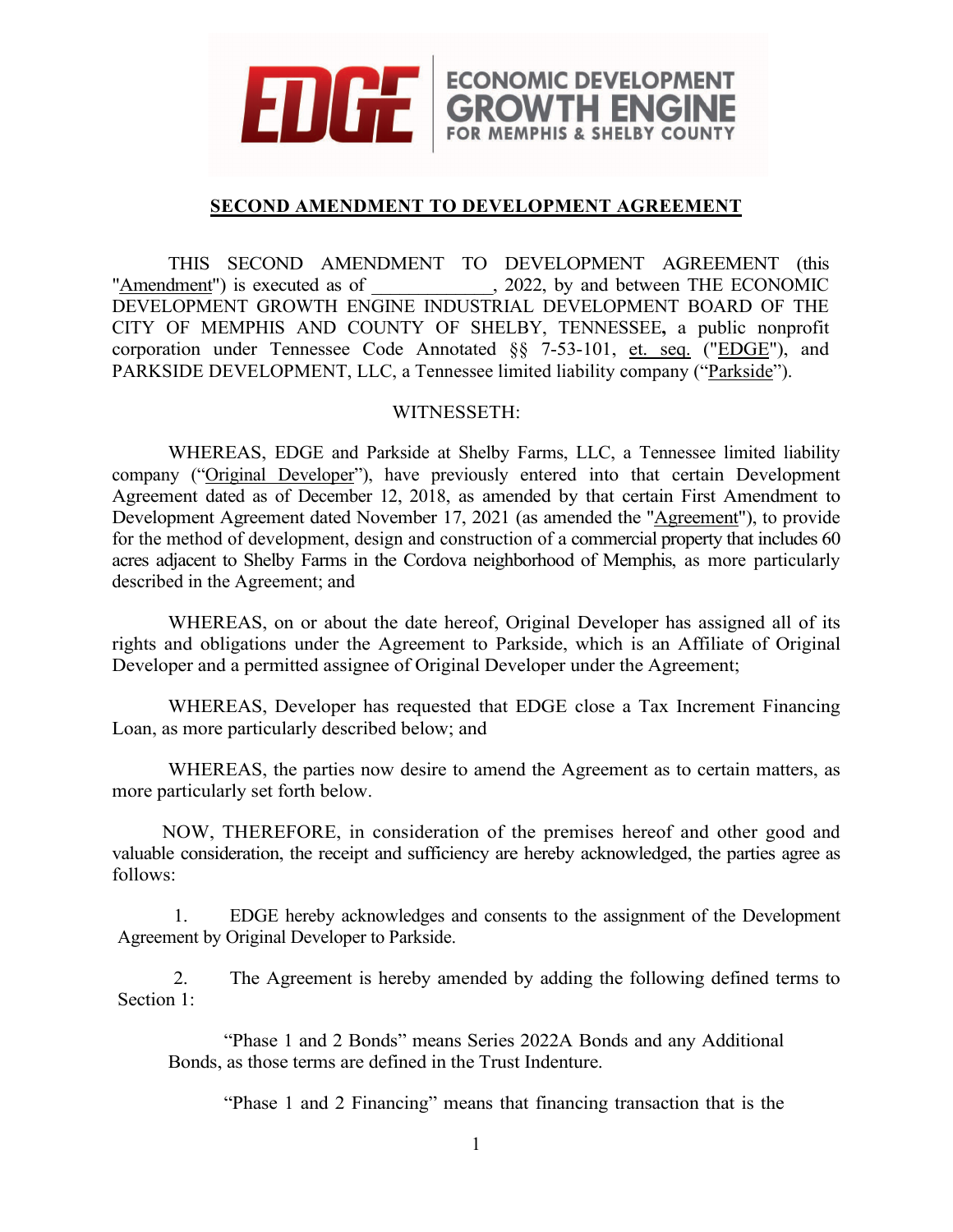subject of the Phase 1 and 2 Financing Documents.

"Phase 1 and 2 Financing Documents" means the Trust Indenture, the Phase 1 and 2 Bonds, and all other supporting documents approved by EDGE in support of the Phase 1 and 2 Bonds.

"Trust Indenture" means that certain Trust Indenture dated \_\_\_\_\_\_\_\_, 2022, between EDGE, as issuer, and Trustee, as trustee.

"Trustee" means Regions Bank, an Alabama banking corporation, or its successors or assignees.

Section 1.h. of the Agreement is hereby deleted in its entirety and replaced with the following:

h. "Developer" means Parkside Development, LLC, any Affiliate thereof, and any other permitted assignee thereof (including, without limitation, Parkside Phases 1 and 2, LLC and Parkside Phases 1 and 2 Parking Garages, Inc.).

3. The first sentence of Section 2.b. is hereby deleted in its entirety and replaced with the following:

> If (and only if) the City of Memphis/State of Tennessee's Shelby Farms Parkway Work actually commences, Developer agrees to establish and thereafter maintain the Shelby Farms Parkway Required Credit Enhancement in the amount required by this Agreement within sixty (60) days after Developer receives written notice from EDGE that the construction of the City of Memphis/State of Tennessee's Shelby Farms Parkway Work has actually commenced.

4. The fifth sentence of Section 2.c. of the Agreement is hereby deleted in its entirety and replaced with the following:

> Subject to force majeure, Developer must substantially complete all Eligible Improvements, including but not limited to the Planned Improvements, for which the Tax Increment Incentive will be utilized by the earlier of (i) as to any Off-Site Improvements, any time required by the Off-Site Improvement Contracts applicable thereto, or (ii) as to any other Eligible Improvements, June 30, 2030.

5. Section 6 of the Agreement is hereby deleted in its entirety and replaced with the following:

> 6. Disbursement of Tax Increment Revenues to pay Tax Increment Financing Loan. The Board and Trustee will close the Phase 1 and 2 Financing by executing, delivering, and accepting (as applicable) the Phase 1 and 2 Financing Documents. The Board hereby agrees to commit the Tax Increment Revenues to the payment of the Phase 1 and 2 Bonds, and the Board hereby agrees to commit the proceeds of the Phase 1 and 2 Bonds to the payment of Eligible Costs pursuant to the Trust Indenture in accordance with the terms of the Trust Indenture and this Agreement. Developer hereby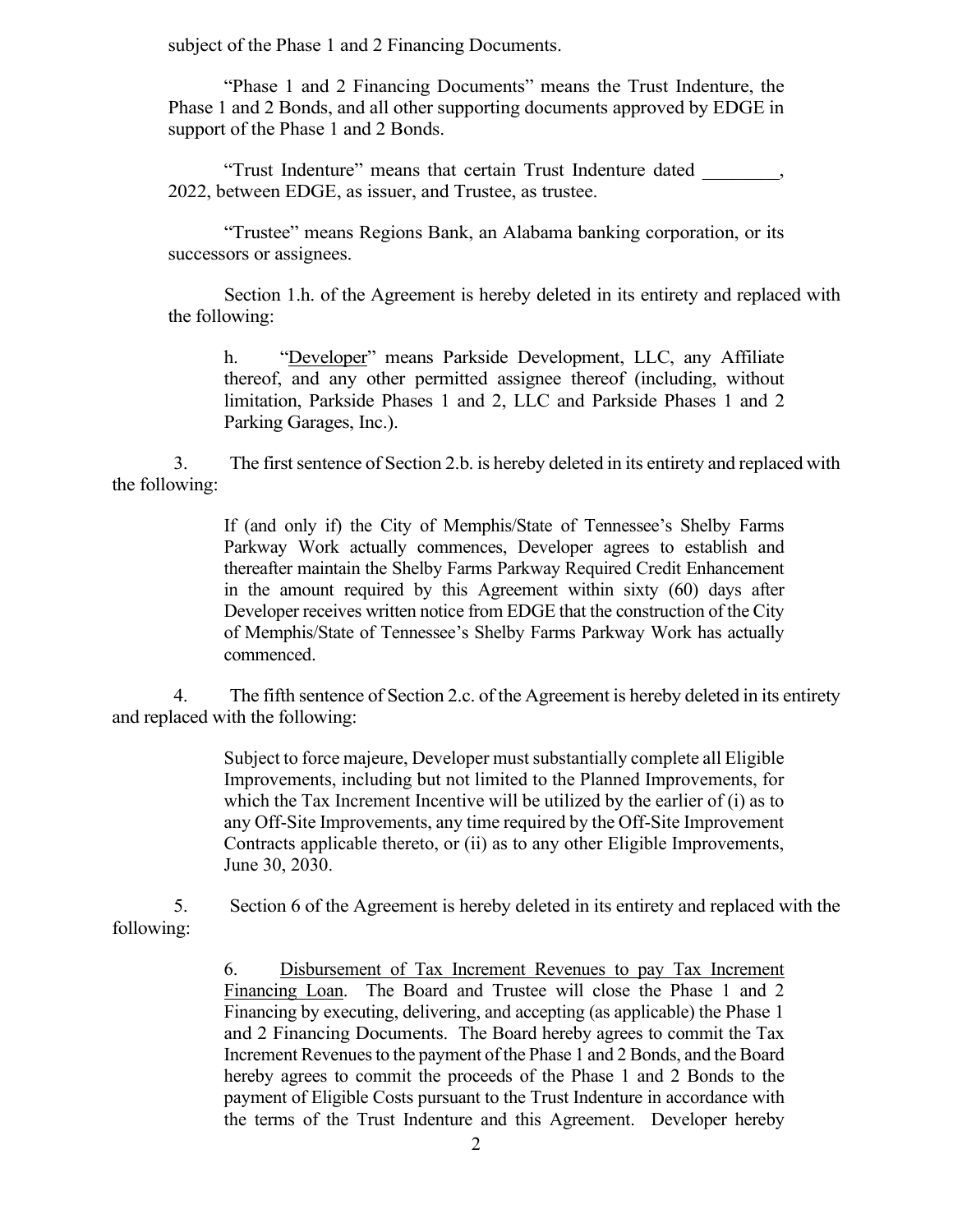consents to the disbursement of the proceeds of the Phase 1 and 2 Bonds in accordance with the Phase 1 and 2 Financing Documents. The Board shall provide commercially reasonable cooperation to Developer in closing the Phase 1 and 2 Financing and any future Tax Increment Financing Loan(s) pursuant to Tax Increment Financing Loan Documents acceptable to the Board in its sole and absolute discretion. The Board shall not be obligated to incur any out-of-pocket cost or expense in connection therewith, and, to the extent not financed as Transaction Costs, Developer shall pay all such reasonable out-of-pocket costs or expenses incurred by the Board in connection with any Tax Increment Financing Loan arranged by Developer; provided, that such costs or expenses shall be included in Transaction Costs eligible for payment or reimbursement as Eligible Costs. At the request of either Developer or the Board, the parties shall enter into any addendum to (or amended and restated version of) this Agreement reasonably requested by either party to further evidence and memorialize the parties' rights and obligations with respect to any Tax Increment Financing Loan hereafter arranged by Developer as set forth in this Section 6; provided, that such addendum (or amended and restated agreement) must be acceptable to the Board in its sole and absolute discretion. The Board shall use the proceeds of any such Tax Increment Financing Loan to pay Eligible Costs in accordance with this Agreement, as amended, and the Loan Documents for such Tax Increment Financing Loan.

6. Section 7.b. of the Agreement is hereby deleted in its entirety and replaced with the following:

> b. If (and only if) construction of the City of Memphis/State of Tennessee's Shelby Farms Parkway Work is actually commenced, Developer shall deliver the Shelby Farms Parkway Required Credit enhancement within sixty (60) days after Developer receives written notice from EDGE regarding the commencement of such construction.

7. Section 7 of the Agreement is hereby amended to insert a new subsection j. as follows:

> j. Developer shall take all actions to cause Phase 1 and Phase 2 of the Project to be assessed for purposes of ad valorem real estate taxes as one or more separate parcels that are distinct from any other property.

8. Section 8 of the Agreement is hereby amended to insert a new subsection d. as follows:

> d. The Board has approved and will comply with the Phase 1 and 2 Financing Documents. The Board also agrees that it will not agree or consent to any amendment, modification or change in the Phase 1 and 2 Financing Documents without the prior written consent of Developer.

9. Section 13 of the Agreement is hereby deleted in its entirety and replaced with the following:

13. Assignment.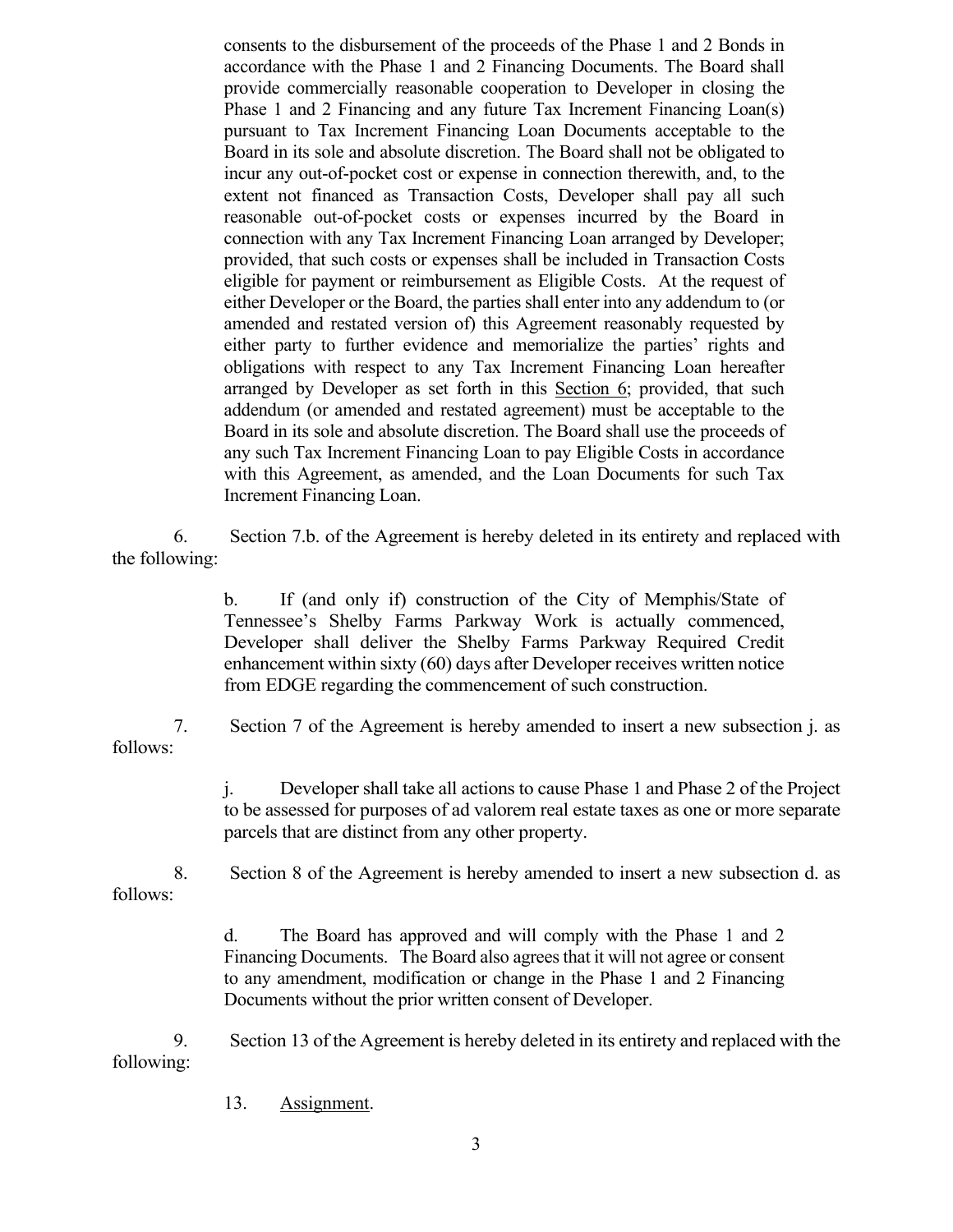a. With the exception of a pledge of all or any portion of Developer's rights as collateral for any Tax Increment Financing Loan(s), Developer may not assign or transfer this Agreement or any interest of Developer hereunder without the prior written consent of the Board, which consent shall not be unreasonably withheld, conditioned or delayed. Notwithstanding the foregoing, an assignment or transfer of this Agreement or any interest of Developer hereunder to any Affiliate of the Developer shall not be deemed an assignment or transfer subject to the provisions of this Section 13, and any such assignment shall not release the Developer of all duties and obligations under this Agreement with respect to the portions of the Project subject to such assignment arising after the date of such assignment. Except as otherwise set forth in this Section 13, any other assignment shall not relieve Developer of Developer's liability for the performance of its duties and obligations hereunder unless the Board consents in writing to such release, which consent shall not be unreasonably withheld, conditioned or delayed. The Board may not assign or transfer this Agreement or any interest of the Board hereunder without the prior written consent of Developer.

b. The Board acknowledges that Developer may sell parcels comprising portions of the Project to other developers for the purpose of separately developing, financing, constructing, owning, or operating components of the Project. If Developer intends to partially assign it rights under this Agreement in connection with any such sale, such assignment will be subject to Section 13 of this Agreement. Subject to the provisions of Section 13 of this Agreement, including the exclusion for assignments or transfers to Affiliates, in the event such a sale will result in another developer (an "Additional Developer") incurring Eligible Costs, upon request from Developer, the Board and Developer will work with Additional Developer in good faith to approve a development agreement between the Board and the Additional Developer on substantially the same terms as this Agreement for the portion of the Eligible Costs for which the Additional Developer shall be responsible. However, until and unless a development agreement is fully approved and executed with an Additional Developer no expenditures shall be made for any costs that would otherwise be Eligible Costs.

10. Except as expressly modified by this Amendment, the Agreement is in full force and effect in accordance with its original terms and conditions. In the event any terms of this Amendment conflict with terms of the Agreement, the terms of this Amendment control. This Amendment constitutes the entire agreement of the parties regarding the subject matter hereof. Any previous agreements between the parties related to the subject matter of this Amendment are hereby replaced by this Amendment. This Amendment may be modified or changed only by a written instrument signed by both parties. This Amendment may be executed in one or more counterparts, each of which is considered an original and all of which together constitute one and the same instrument, and may be delivered by facsimile or electronic mail.

[Signatures commence on next page]